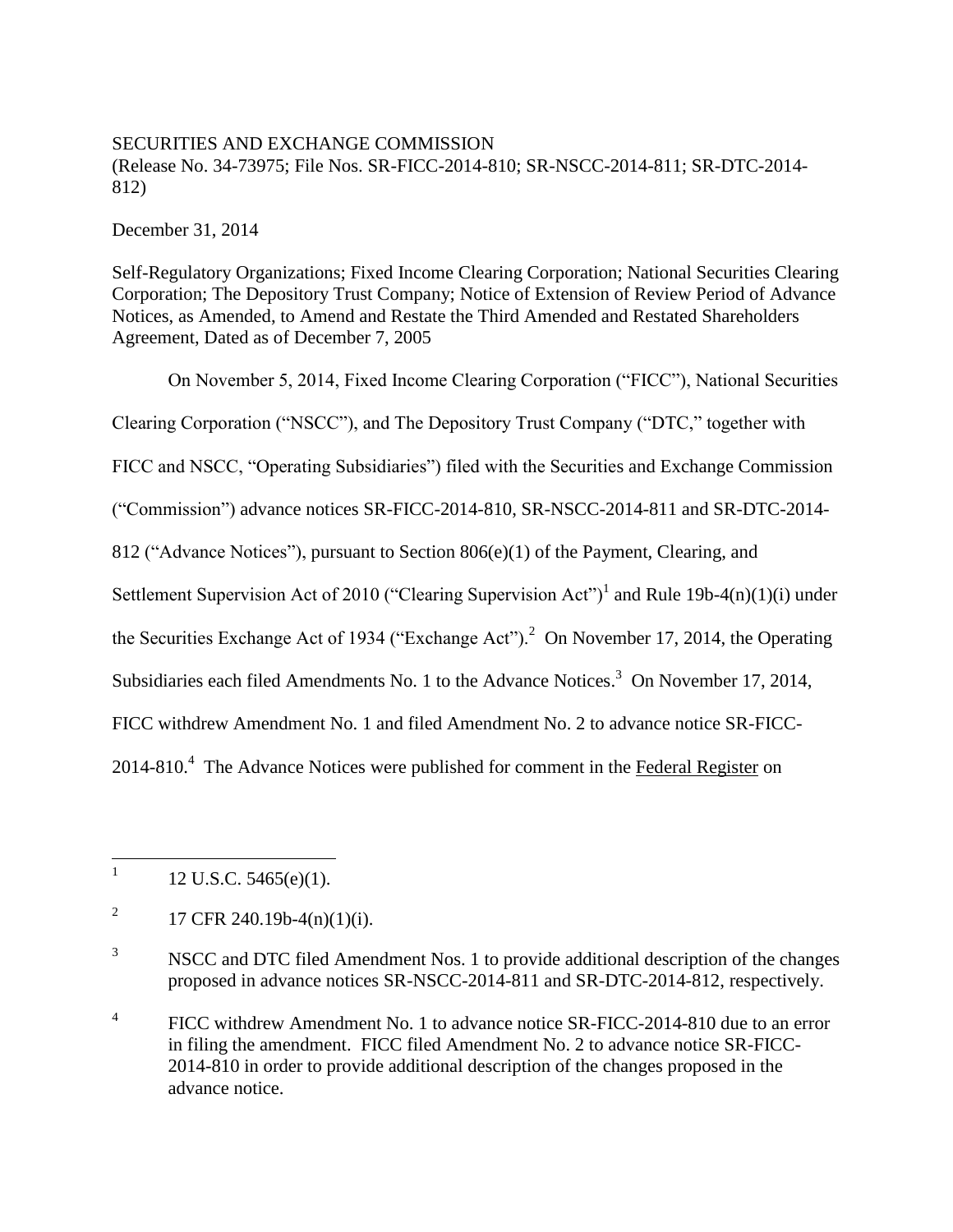December 11, 2014.<sup>5</sup> As of December 31, 2014, the Commission had not received any comment letters on the proposal contained in the Advance Notices.

Section 806(e)(1)(G) of the Clearing Supervision Act provides that the Operating Subsidiaries may implement the changes proposed in the Advance Notices if they have not received an objection to the proposed changes within 60 days of the later of (i) the date that the Commission receives the Advance Notices or (ii) the date that any additional information requested by the Commission is received, $6$  unless extended as described below.

Pursuant to Section 806(e)(1)(H) of the Clearing Supervision Act, the Commission may extend the review period of an advance notice for an additional 60 days, if the changes proposed in the advance notice raise novel or complex issues, subject to the Commission providing the clearing agency with prompt written notice of the extension.<sup>7</sup>

Here, as the Commission has not requested any additional information, the date that is 60 days after the Operating Subsidiaries filed the Advance Notices with the Commission is January 4, 2015. However, the Commission finds it appropriate to extend the review period of the Advance Notices, as amended, for an additional 60 days under Section 806(e)(1)(H) of the Clearing Supervision Act.<sup>8</sup> The Commission finds the Advance Notices, as amended, are both novel and complex because the material aspects of the proposed amendments to the Shareholders

8 Id.

5

See Release No. 34-73755 (Dec. 5, 2014), 79 FR 73665 (Dec. 11, 2014).

<sup>6</sup> See 12 U.S.C. 5465(e)(1)(G).

<sup>7</sup> See 12 U.S.C. 5465(e)(1)(H).